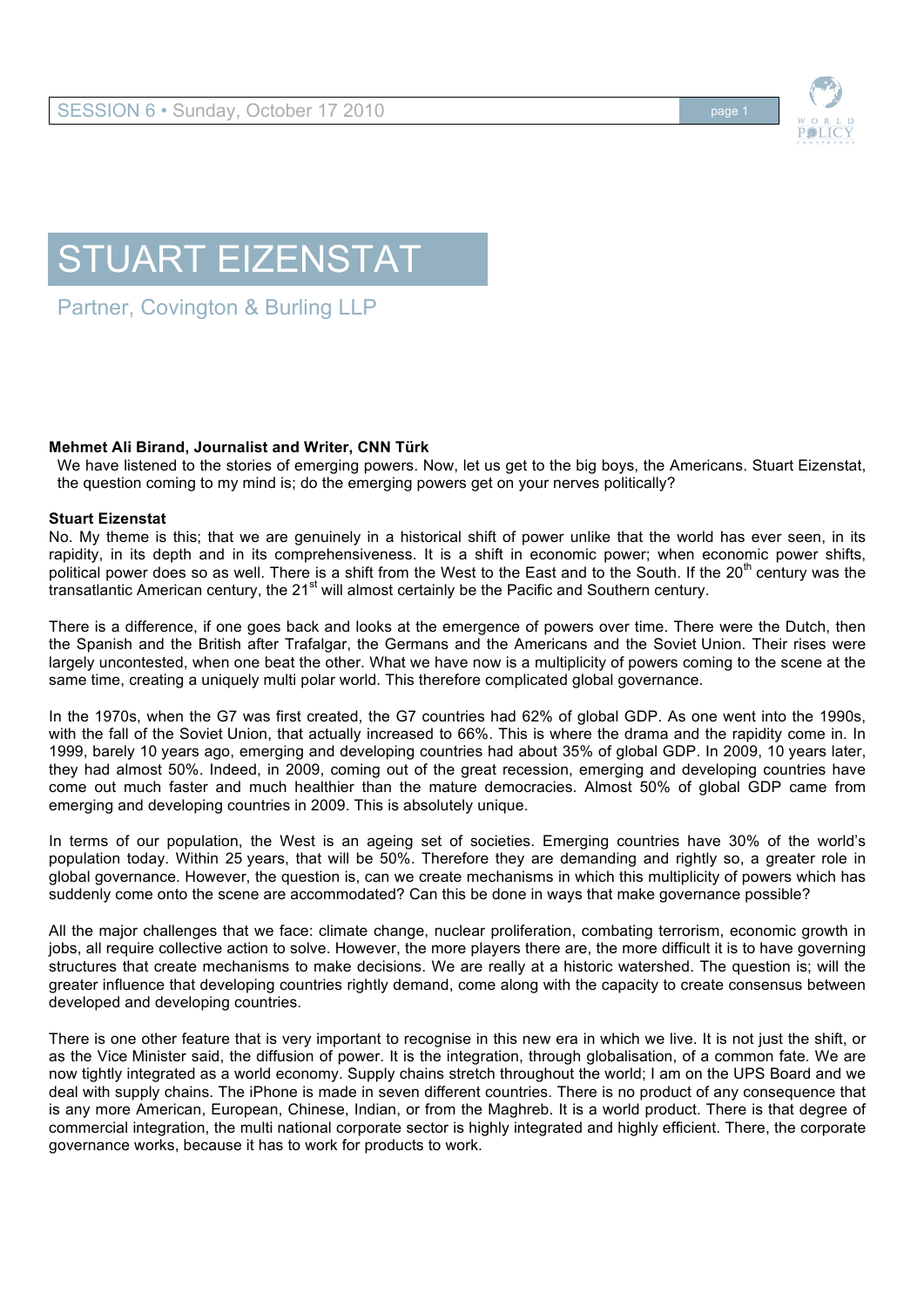

The question is; at the political level, can we begin to bring the same degree of efficiency? We are in a very different world than that of the US versus the Soviet Union. We are not in a world in which the US is against China. Indeed, we are mutually dependent and in some respects, like Siamese twins, who are joined at the hip even if we do not want to be. These newly emerging powers do not want to be any more dominated by China than they do by the United States.

Let me give you personal examples of where progress has been made in global governance and where challenges persist. Regarding progress, the World Trade Organisation (WTO) is perhaps the only major international organisation with a binding dispute mechanism. During the Clinton administration, which I participated in, there was China's accession to the WTO and the most favoured nation agreement we were able to get through congress. I believe that this was vitally important to the integration of China in a rules based system. The US brings cases; cases are brought against us. We win some; we lose some. Brazil sues us; small countries can sue us, we can sue China. We are all bound by those decisions and they are honoured to the tee.

It is very interesting; you are quite right about sovereignty. On the sovereignty issue, we are allergic. Yet, as Deputy Secretary of the Treasury, we participated twice in a situation where we lost a case to the European Union on our tax code, the argument being that it was an illegal export subsidy. There is nothing more sovereign than your own tax system. However, without a murmur, the most senior members of congress amended the export subsidy provision twice, so that it was WTO consistent.

A second example of inclusion and progress was the move in London under the Bush administration in 2008 from a G7 world to a G20 world. That was not just in name only; it was tested in a deep crisis at Pittsburgh in the early part of the Obama administration. The G20 countries came together and agreed that we were near a global meltdown and that we needed simultaneous stimulus packages. China's stimulus package was vitally important in preventing a global meltdown. The system met an early test.

Another example of progress is the UN Security Council, with the sanctions against Iran. One could argue whether the sanctions are effective or not; that is a different story. There have been four rounds of UN sanctions, the most recent being of course this year. China and Russia and a vast majority of the overall Security Council, as well as all the permanent members, agreed. Yes, they were deluded in the instance of China and Russia, but they were meaningful nevertheless. They sent an important signal that Iran had violated previous UN Security Council resolutions on Iranian enrichment.

Let me conclude with areas where we still have gaps, which are major gaps, in which I was again directly involved. I headed a US delegation to the Kyoto Protocols. Climate change is a global issue. No one country can solve it. At Kyoto, we were faced with China, Russia and a G77 phalanx, like it was the old days. The argument was; you in the West created this problem and you solve it. We are just at the beginning of our industrialisation stage; you cannot ask us to sacrifice. You are the ones that need to sacrifice.

We only asked for a reduction in the slope of emissions increases and that was not acceptable neither. The only thing we came up with is what we call the Clean Development Mechanism. This is where a company in a developed country can get a credit against its allowance if it does a clean energy project in India or wherever. In Copenhagen, 12 years later, it was not better. Probably, that was our fault, because we came with the emperor having no clothes, with no congressional legislation.

The Uruguay round is another example of the need for a consensus rule, which is; does it work? The Doha round has been nine years in the making. I was at the conclusion of the Uruguay round; there, the US and the EU could go off into a corner, make an agreement and impose it on the world. That does not work anymore. Okay, so we are now inclusive; it has now taken nine years and we are still not any closer to a Doha agreement, because of the consensus rule.

We also need to have rules to prevent technology transfers. We need to make sure that mature countries and emerging countries do not favour their own national champions in government procurement. We need to end tied aid, in which loans and subsidies can be given to developing countries to tie up their resources.